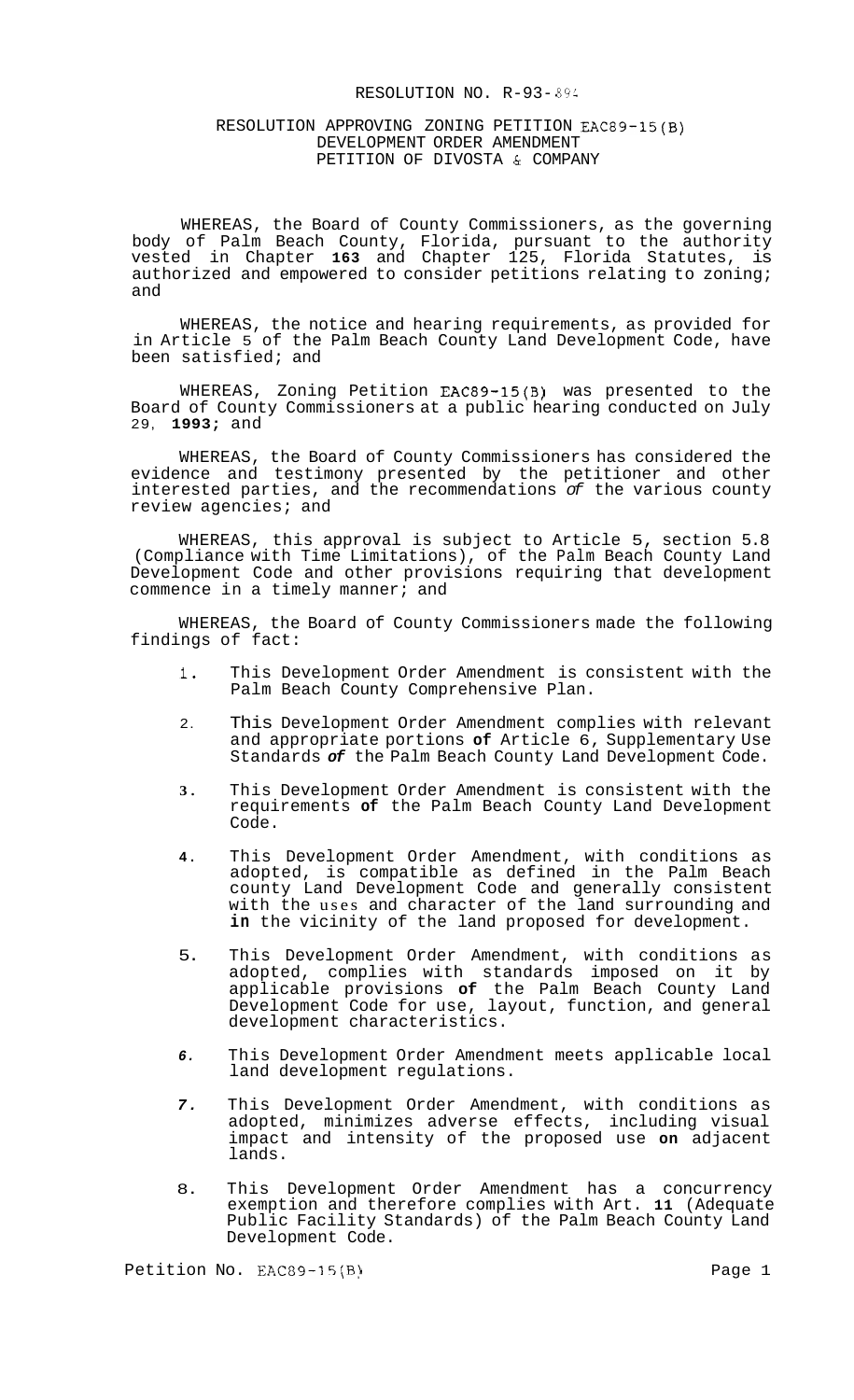- 9. This Development Order Amendment, with conditions as adopted, minimizes environmental impacts, including but not limited to water, air, stormwater management, wildlife, vegetation, wetlands and the natural functioning *of* the environment.
- **10.** This Development Order Amendment, with conditions as adopted, will result in logical, timely and orderly development patterns.

WHEREAS, Article **5** of the Palm Beach County Land Development Code requires that the action of the Board **of** County Commissioners be adopted by resolution.

NOW , THEREFORE, BE IT RESOLVED BY THE BOARD OF COUNTY COMMISSIONERS **OF** PALM BEACH COUNTY, FLORIDA, that Zoning Petition EAC89-15(B), the petition of DIVOSTA **C** COMPANY, INC., by: DONALDSON E. HEARING, AGENT for a DEVELOPMENT ORDER AMENDMENT in the Multi-Family Residential (RM) Zoning District, to amend Condition F.l of Resolution **R-91-1711** (Traffic), previously approved on a parcel of land legally described in EXHIBIT A, attached hereto and made a part hereof , and generally located on **a** vicinity sketch as shown on EXHIBIT B, attached hereto and made a part hereof, was approved on July **29, 1993,** subject to the conditions of approval described in EXHIBIT **C,** attached hereto and made a part hereof.

Commissioner Marcus moved for the approval of the Resolution.

The motion was seconded by Commissioner Foster and, upon being put **to** a vote, the vote **was** as follows:

| Mary McCarty, Chair | $Ay_{\alpha}$ |
|---------------------|---------------|
| Burt Aaronson       | $Ay_e$        |
| Ken Foster          | Ave           |
| Maude Ford Lee      | Absent        |
| Karen T. Marcus     | Aye           |
| Warren Newell       | Aye           |
| Carol A. Roberts    | Aye           |

The Chair thereupon declared that the resolution was duly passed and adopted this 29th day of July, 1993.

APPROVED **AS** *TO* **FORM**  AND LEGAL SUFFICIENCY

PALM BEACH COUNTY, FLORIDA BY ITS **BOARD OF** COUNTY COMMISSIONERS

BY: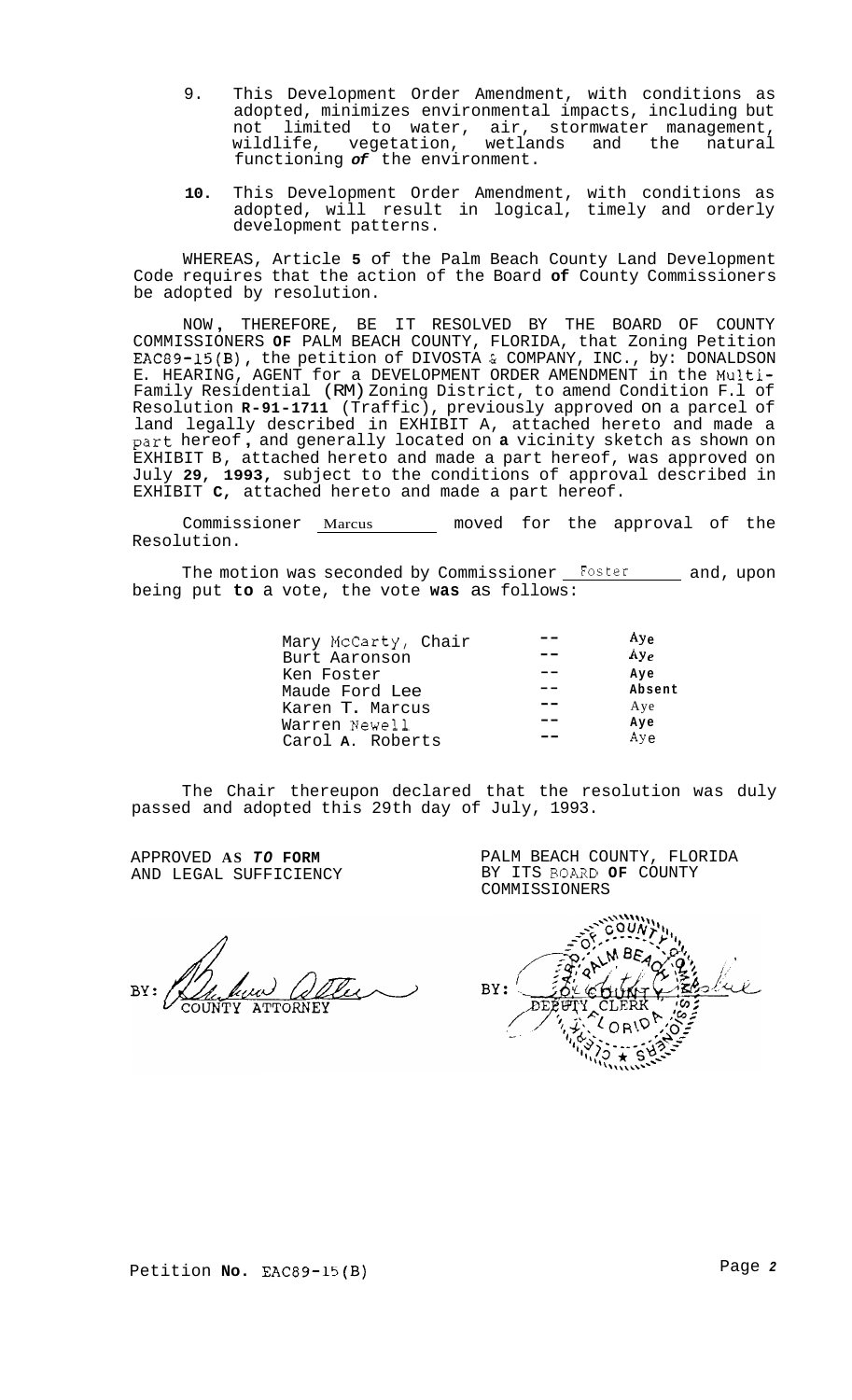### **EXHIBIT A**

### **(legal description)**

The West 3/4 of the South '2 of the Northeas 1/4 3 the North 1/2'<br>of the Southeast 1/4 of Section 24, Tounship 42 Sout, Range 42 East, Palm Beach County, Florida, less therefrom that certain parcel of<br>fand conveyed to the Board of Public Instruction of Palm Beach County<br>In Official Records Book 1301, Page 559 and being more particularly described as followst.

A parcel of land in the North 1/2' of the Southeast 1/4 of Section 24, Tounshlp 42 South, Range 42 East;- Palm Beach **County,** Florida, being  $\text{where}$  particularly described as fol  $\text{I}\text{g}$ us!

..Colnmence. at the Point of **In\ersec\ion** or 'the East rlotlt **'or** *way* 1 Irje or SR i:8O9, sald East right **of** uay'l'ine being 50.00 feet each - side ' c' \he .West line of said Southezst' **1/4** uith the South' line **of** the Idorlt) .1/2 or said Southeast- 1/4 for a poinl'or begjnnlng: thence Easterly . along said South line. of the North 1/2 a distance of 663.00 feet to a poinl: Thence Norther.ly 'parallel to said East right of way line of SR· *.1:809* a distance of 660.00 feet to a point: thence Westerly parallel **to** said South line of the North 1/2 to the Intersection thereof ulth **said** East right of way line **or** SR lt809; thence .S,outherly a!ong said . East right of uay line to the POINT OF BEGINNING.

**Also,** less therefrom thal certain parckl or land as set rorlh In .Official Records Boak.2137, Page 1834 and being more parlicularl~' described as follows:

A parcel of land in Section 24, Tounship 42 South, Range 42 East, more particularly described as follows:  $\sim 10$ **Contractor** 

Commencing at the Northwest corner of the Northeast 1/4 of Section 24, Tounship 42 South, Range 42 East; thence South Ol degrees 34<br>minutes 16 seconds West along the Centerline of Military Trail a<br>distance of 1,327.68 feet to a railroad spike; thence South 88<br>degrees 11 minutes 14 seconds BEGINNING: thence South 88 degrees 11 minutes 14 seconds East, along the south boundary and Easterly prolongation of the Subdivision of The south boundary and easterly prolongation of the subdivision of<br>The south of the intersection with the West line of the Subdivision of<br>Procenty for F. J. Guethle (unrecorded) Assessors Map No. 72: thence<br>South Ol degree 506.61 feel: thence South 01 degrees 33 minutes 47 seconds West, 220.94 the Westerly right of way-line of 1-95 a distance of along

feel: thence North 88 degrees 26 minutes 13 seconds West, 50.00 feet:<br>thence North 01 degrees 33 minutes 47 seconds East, 171.15 feet:<br>thence North 01 degrees 11 minutes 43 seconds West, 506.82 feet:<br>thence North 01 degree thence North 01 degrees 34 minutes 16 seconds East, along the<br>Easterly right of way line of Military Trail a distance of 50.00 feet to the POINT OF BEGINNING.

The bearing of South-Ol degrees 34 minutes 16 seconds West, along the<br>centerline of Military Trail as referred to in this description is an assumed bearing and all others are relative thereto,

Also. less therefrom the East 150 feet of the Northeast 1/4 of the Southeast 1/4 for right of way of State Road 9 (1-95),

Also, less therefrom the right of way of State Road 809 (Milltary  $Jrail$ .

Petition No. EAC89-15(B) **Page 2**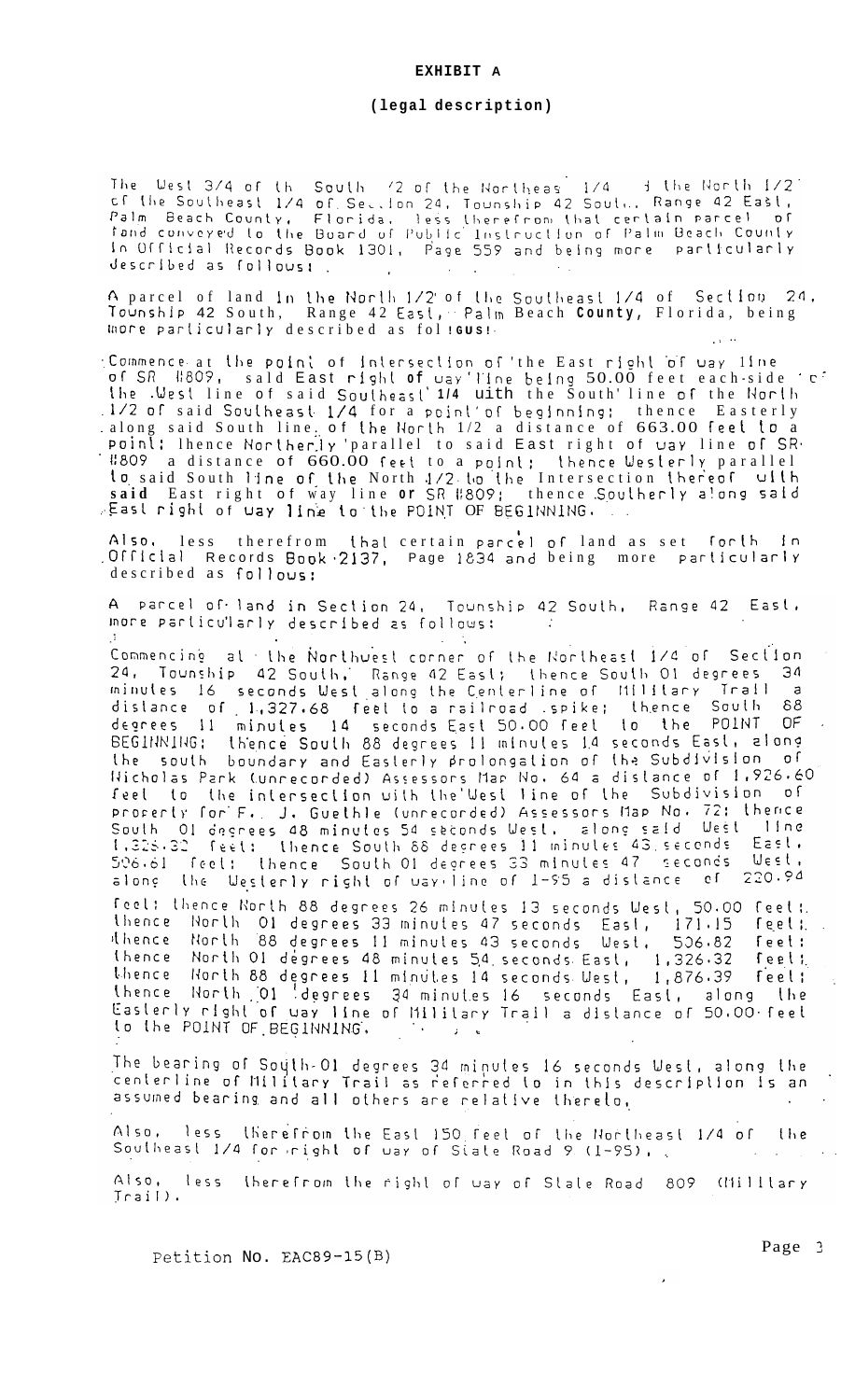# **(location sketch)**



Petition No. EAC89-15(B) **Page. 4** Page. 4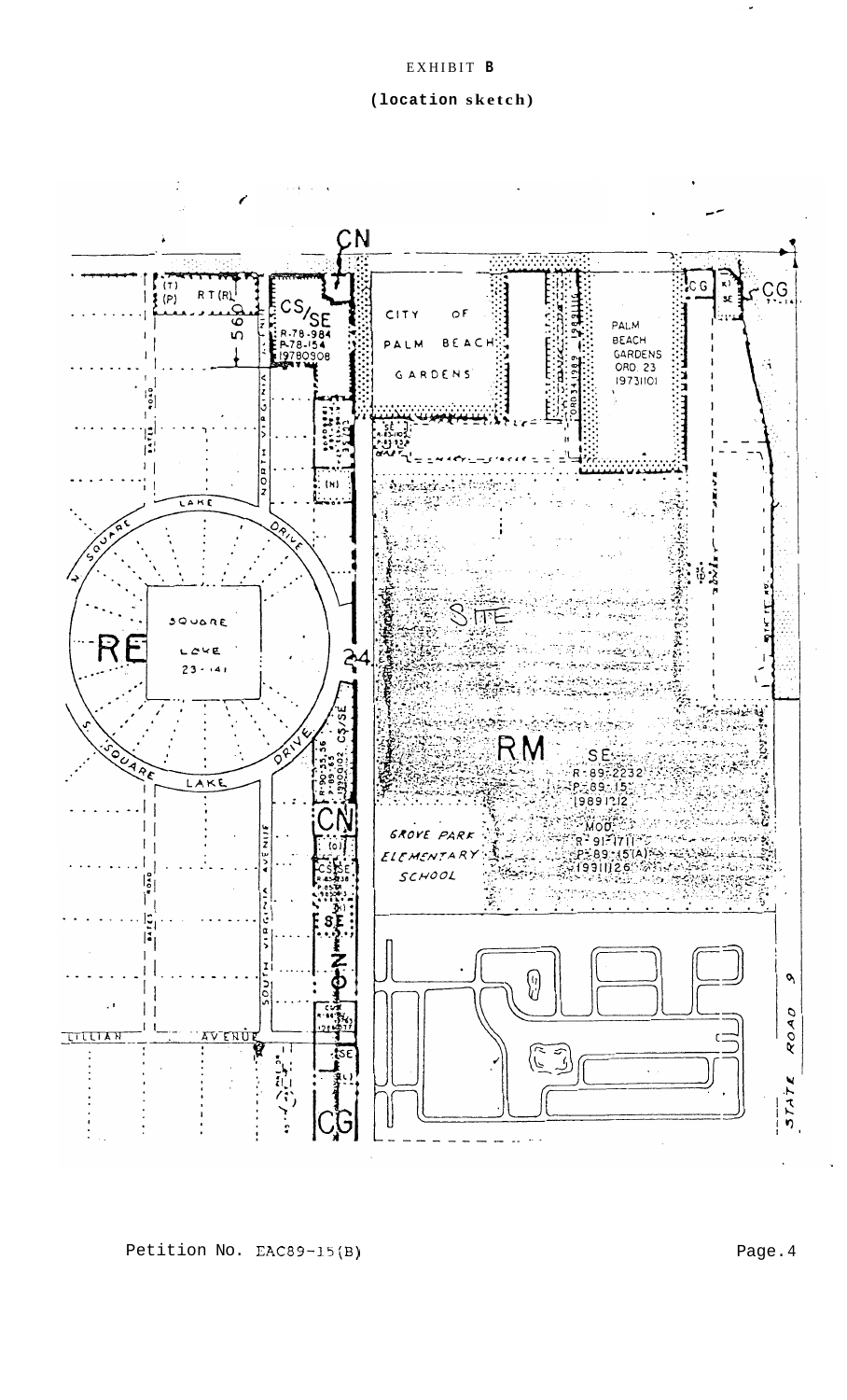# EXHIBIT C CONDITIONS OF APPROVAL

# A. STANDARD CONDITIONS

**1.** Condition A.1. **of** Resolution R-91-1711, which currently states:

The petitioner shall comply with all previous conditions of approval, including original deadlines for Zoning Code Section 402.9 compliance, unless expressly modified herein.

**Is** hereby amended to state:

All previous conditions of approval applicable to the subject property have been consolidated as contained<br>herein. The petitioner shall comply with all previous The petitioner shall comply with all previous conditions **of** approval, including original deadlines for ULDC Section 5.8 compliance, as amended, unless expressly modified.

- 2. Prior to certification, the Master Plan and each subsequent site plan shall be amended to indicate compliance with a?.l minimum property development regulations and land development requirements **of** Palm Beach County. Previously Condition A.2. of Resolution **R-**91-1711. (ZONING)
- **3.** Condition A.3. of Resolution **R-91-1711,** which currently states:

Development of the site is limited to the uses and site design shown on the Master Plan approved by the Board **of**  County Commissioners. Any modifications must be approved by the Board of County Commissioners unless the proposed use or design changes are permitted pursuant to Zoning Code Section 402.7(E)2(b) (Site Plan Review Committee Powers and Standards of Review) or required by the conditions of approval.

**Is** hereby deleted. REASON: Code requirement.

# **B.** HEALTH

- 1. Sewer service is available to the property. Therefore, no septic tank shall be permitted to the site. Previously Condition **No.5.** of Resolution R-89-2232. (HEALTH)
- 2. Water service is available to the property. Therefore, no well shall be permitted on the site to provide potable water. previously Condition No.6. of Resolution **R-89-**  2232. (HEALTH)
- 3. Condition B.l. of Resolution R-91-1711, which currently states:

Sewer service is available to the property. Therefore, no septic tank shall be permitted on the site.

**Is** hereby deleted. REASON: Repetitive condition.

**4.** Condition B.2. **of** Resolution R-91-1711, which currently states:

Water service **is** available to the property. Therefore, no well shall be permitted on the site to provide potable water.

**Is** hereby deleted. REASON: Repetitive condition.

Petition No. EAC89-15 (B) Page 5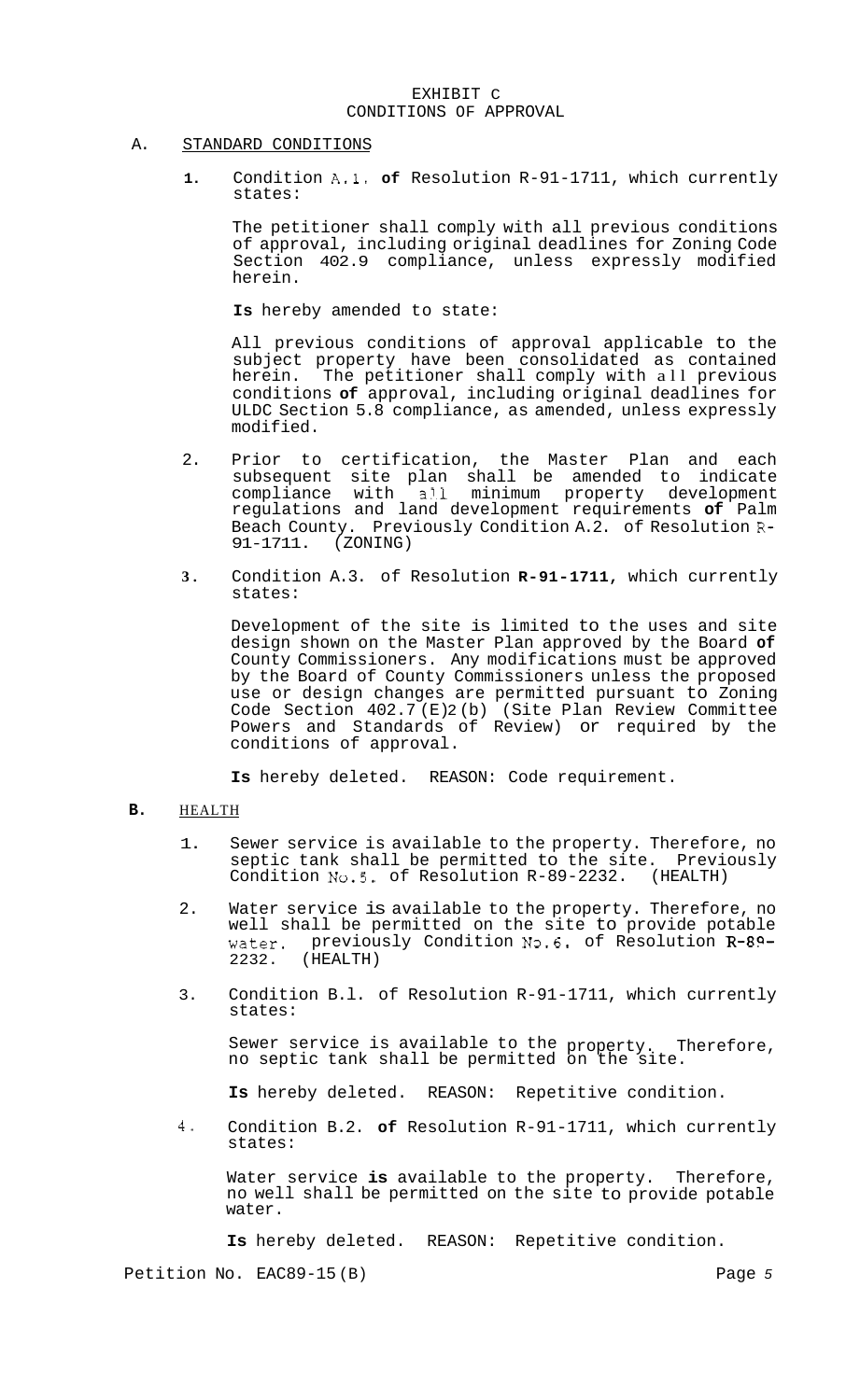5. Condition B.3. of Resolution R-91-1711, which currently states:

No further utility confirmation is required for this modification.

**Is** hereby deleted. REASON: Condition not necessary.

- C. LANDSCAPING GENERAL
	- 1. Prior to certification, the Master Plan and each subsequent site plan shall be revised to reflect conformance to current Landscape Code requiremerlts and all landscape/vegetation preservation conditions of approval. Previously Condition C.1. of Resolution R-91-**1711.** (ZONING)

### D. LANDSCAPE WITHIN MEDIAN

1. Prior to site plan certification for any unit approved by Petition **No.**  $\overline{89-15(A)}$ , the petitioner shall obtain, if possible, permission from the Florida State Department of Transportation (FDOT) or the County Engineer to landscape the median of all abutting rights-of way. This landscaping shall consist of one (1) twelve (12) foot tall native canopy tree for each thirty (30) linear feet of the adjacent median and appropriate ground cover. Trees may be planted singly or in clusters, with a maximum spacing or sixty (60) feet on center, All landscape material shall be selected according to xeriscape principles from the following list. Alternative species may be allowed subject to approval by the Department of Environmental Resources Management.

## Trees: Trees: Groundcover:

Turkey Oak Wedilia Live Oak Slash Pine Palmetto/Sabal Palmettos

All plant material shall be installed according to<br>xeriscape principles and shall conform with the xeriscape principles and shall conform with following:

- **a.** All plants shall be container grown.
- b. The bottom cushion of the planting area shall include a minimum **<sup>3</sup> - <sup>4</sup>**inch thick, high mcisture retaining, marl based soil.
- c. Potting soil shall be placed around the plant root balls at time of planting.

This landscaping shall be the daily maintenance obligation, including daily irrigation, *of* the property owner for ninety (90) days and shall be installed prior to the issuance of the first certificate of occupancy (c.o.) **for** any unit approved by Petition No. 89-15(A) for the undeveloped tracts within the PUD. Previously Condition D.l. of Resolution **R-91-1711.** (ENGINEERING)

# E. ENGINEERING

**1.** The Developer shall provide discharge control and treatment for the storm water runoff in accordance with all applicable agency requirements in effect at the time of the permit application. However, at a minimum, this development shall retain on site the storm water runoff generated by a three (3) year-one (1) hour storm with a

Petition **No.** EAC89-15 (B) **Page 6** Page 6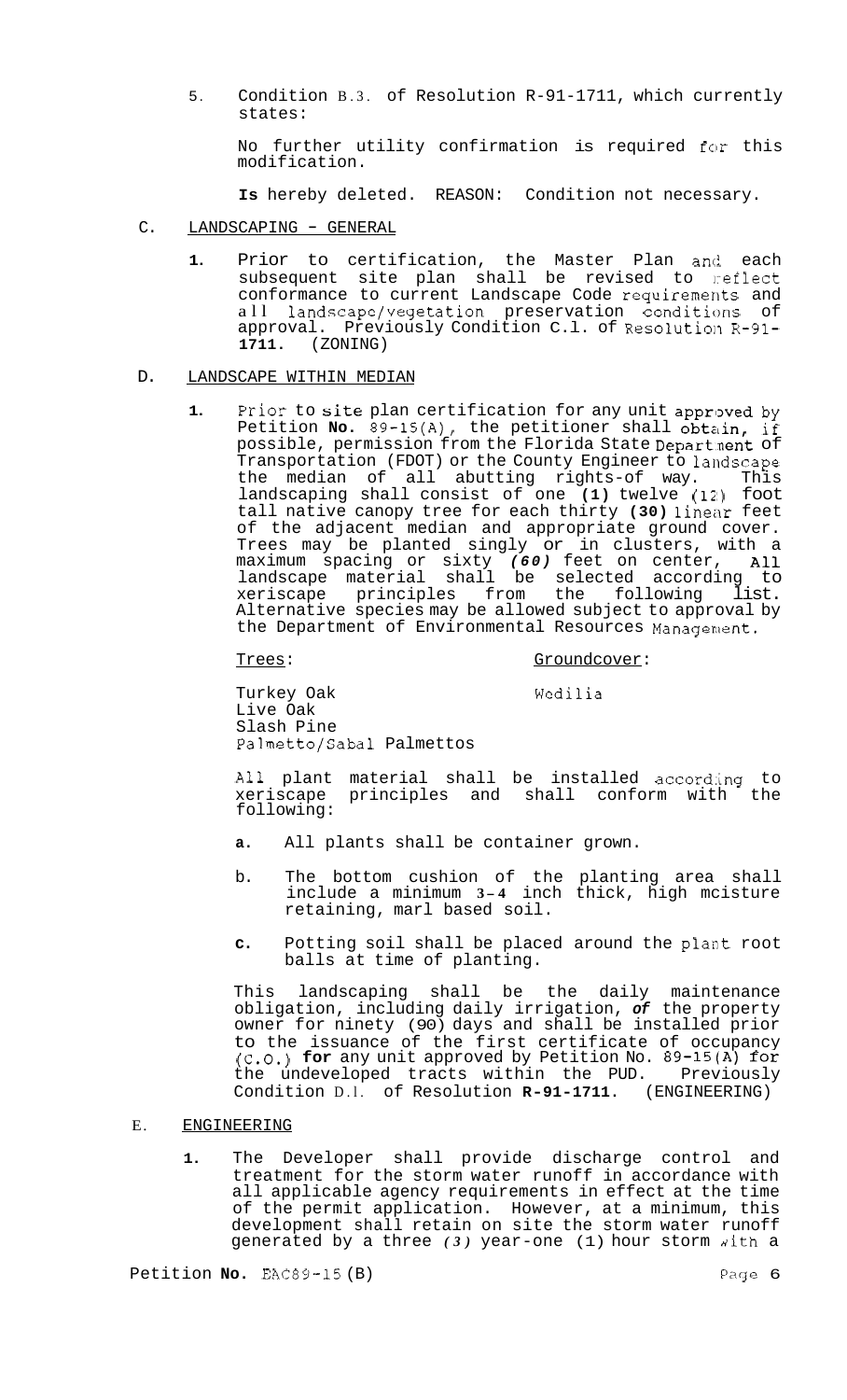total rainfall of *3* inches as required by the Permit Section, **Land Development Division.** In the everlt that the subject site abuts a Department of Transpol-tation maintained roadway, concurrent approval from the l'lorida<br>Department of Transportation will also be required. The Department of Transportation will also be required. drainage system shall be maintained in an acceptable condition as approved by the County Engineer. In the event that the drainage system is not adequately maintained as determined by the County Engineer, this matter will be referred to the Code Enforcement Board for enforcement. Previously Condition E.l. of Resolution R-<br>91-1711. (ENGINEERING)

- 2. Prior to January **1,** 1992, the property owner shall verify conveyance to Palm Beach County by **Roadway Prod.uction Division** by road right-of-way warranty deed for Park Avenue, a total of *80* feet of right-of-way free of all encumbrances and encroachments. Developer shall provide Palm Beach County with sufficient documer tation acceptable to the Right of Way Acquisition Section to ensure that the property is free of all encumbrances and encroachments. Previously Condition E.2. of Resclution R-91-1711. (MONITORING-Engineering) (MONITORING-Engineering)
- **3.** Frior to January **1, 1992,** the Property owner shall convey to Palm Beach County an adequate road drainage tract through the project's internal surface water management system to provide legal positive out fall for all runoff from those segments of Park Avenue from Military Trail to 1-95. Said easements shall be no less than **20** feet in The drainage system within the project shall have  $s$ ufficient retention/detention capacityto meet the storm water discharge and treatment requirements cf the applicable County Water Control District and South Florida Water Management District for the combined runoff from the project and the ultimate Thoroughfare Plan Road Section(s) of the included segment not in excess of 80 feet. The property owner shall construct concurrert with the construction of drainage improvements for the 184 units being added a closed piping system with pipe furnished by Palm Beach County. Elevations and location of all construction shall be approved by the County Engineer. Previously Condition **E.3.** of Resolution R-91- 1711. (MONITORING-Engineering)
- **4.** Condition **E.4. of** Resolution R-91-1711, Petition 89-15 **(A),** which presently states:

The Developer shall pay a Fair Share Fee in the 3mount and manner required by the "Fair Share Contribution for Road Improvements Ordinance" as it presently exists; or as it may from time to time be amended. The Fair Share fee for this project presently at the time of the Building Permit is **\$1,650.00** per approved single family dw2lling unit and **\$1,155.00** per approved multi family dwzlling unit. Credit toward traffic impact fees which ar? paid on any dwelling units after approval of this project will be given for road construction outlined in Condition No.s E5, E6, E7, and E8.

Is hereby amended to state:

The Developer shall pay a Fair Share Fee in the amount and manner required by the "Fair Share Contribution for Road Improvements Ordinance" as it presently exists or as it may from time to time be amended. The Fair Share fee for this project presently at the time **of** the Bu.ilding permit is **\$1,650.00** per approved single family dwl:lling unit and **\$1,155.00** per approved multi family dwc?lling unit. Credit toward traffic impact fees which are paid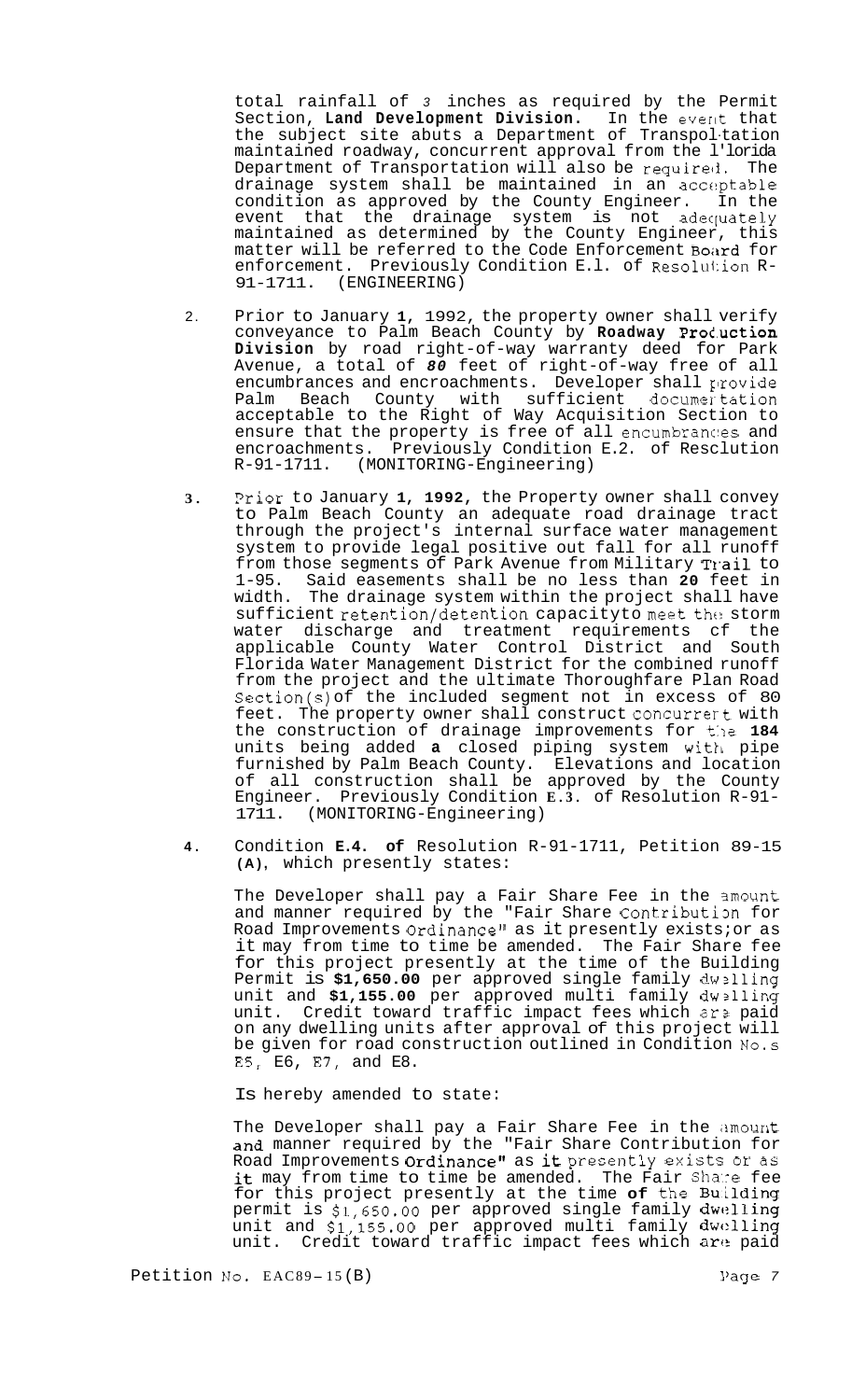on any dwelling units after approval of this project will be given for road construction outlined in Conditicn **No.s**  The Developer of Garden Oaks PUD shall continue to pay these Fair Share Fees, as deszribed above, which will be credited to Garden Oaks PUD for the widening of the intersection of Military Trail and Blue Heron Boulevard identified in Conditions E5, E6, **E7,** and E8. (ENGINEERING)

- 5. The Property owner shall fund construction plans €or:
	- a. The construction of dual left turn lanes, east and west approaches on Blue Heron Boulevard at Military Trail and,
	- b. Right turn lane, south approach on Military Trail at Blue Heron Boulevard plus appropriate tap2rs to provide for the following geometrics:
		- 1) Dual lefts, 1 thru and 1 thru/right lan? west approach.
		- 2) Dual lefts, 1 thru and 1 right turn lane east approach.
		- **3)** One (1) right, 2 thrus and **1** left turn lane north approach.
		- 4) One (1) left, 2 thrus and 1 right turn lane south approach.

The intersection improvements shall be designed to be compatible with the road improvements to be constructed by the Veterans Administration Hospital on Blue Heron Boulevard between Military Trail and Beeline Highway. The right turn lane on this approach shall therefore be capable of being redesignated as a thru right tura lane upon completion of the Veterans Administratior road improvement requirement.

Upon posting for 5a and 5b of surety, prior to January 1, 1992, County Engineer shall prepare the constrlction plans. The plans shall include all canal crossings (bridges and/or culverts) within the project limits constructed to their ultimate paved configuration. Required utility relocations shall be coordinated through the Engineering Department, Roadway Production Division and funded by this property owner. Plans shall also include all necessary right-of-way acquisition documents including but not limited to surveys, property wners maps, legal descriptions for acquisition, and parcelled right-of-way maps required for the construction of the turn lanes as referenced above. These documents shall include a title search for a minimum of 25 years. Previously Condition E.5. **of** Resolution R-91-1711. (MONITORING-Engineering)

6. The property owner shall provide for the acquisition by funding any necessary right-of-way for the construction as referenced in the Condition above prior to January 1, 1992. This developer shall enter into a written agreement with the Right of Way Acquisition Section for this right-of-way acquisition upon completion of plans and request for funding by the County Engineer. Notification **shall** be given to **Land** Development **Division.**  Previously Condition E.6. of Resolution R-91-1711. (MONITORING-Engineering)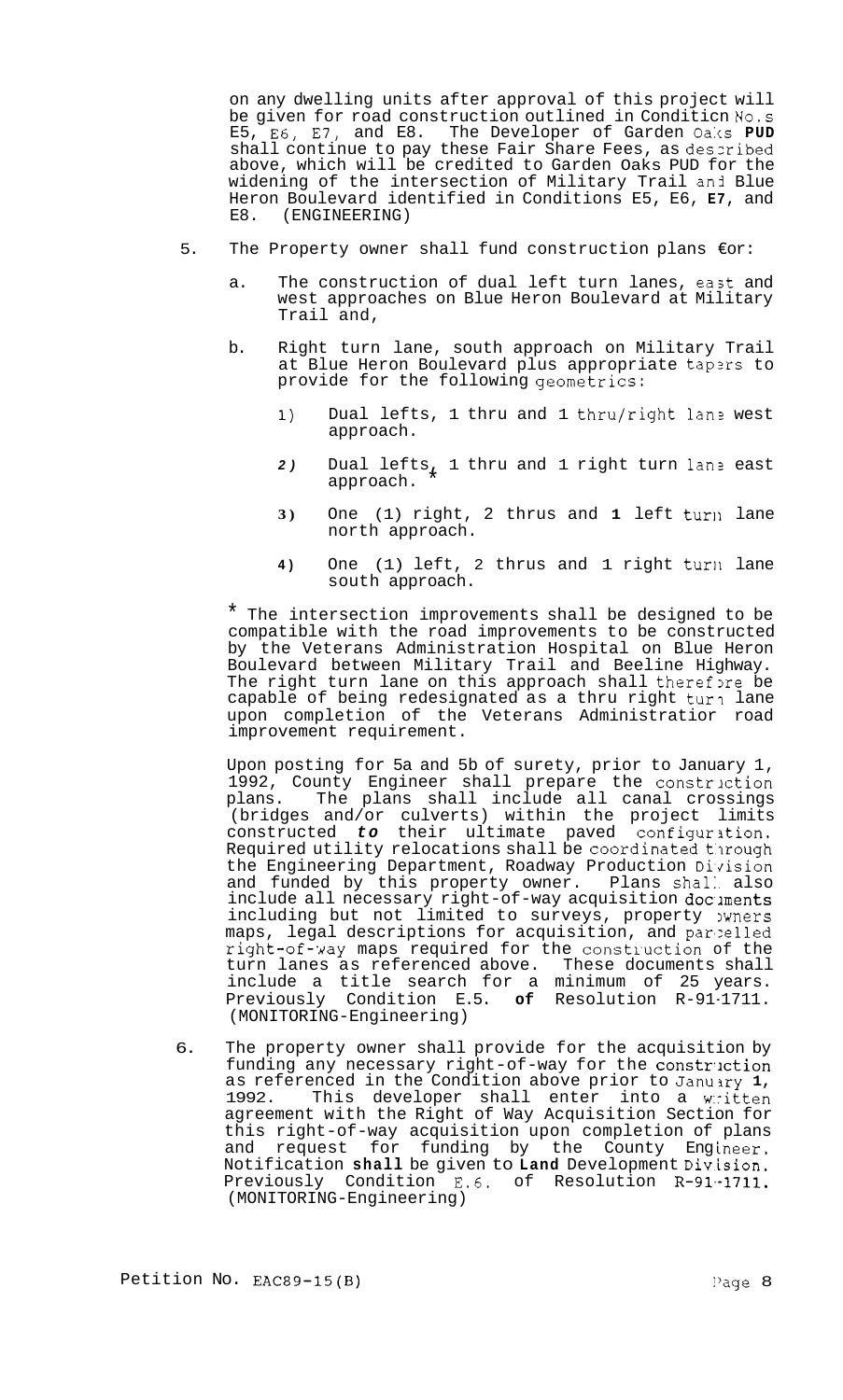7. The property owner shall fund the construction of the improvements including traffic signal modifications at the intersection of Military Trail and Blue Heron Boulevard to accomplish the geometrics described in Condition No. E.5.

Surety for the road construction shall be posted upon the completion of the plans required to let the road construction or prior to January 1, **1993,** whicheve:: shall first occur. The type and amount of surety shall be approved by the County Engineer.

Construction of these improveaents shall be accomyllished by Palm Beach County after receipt of the funds. All canal crossings within the project limits shall be constructed to their ultimate configuration. Previously Condition E.7. of Resolution R-91-1711. (ENG1NEI:RING)

- 8. The Developer shall install signalization if warranted as determined by the County Engineer at the project's entrance road and Military Trail. Should signalj.zation not be warranted after 12 months of the final Certificate of Occupancy this property owner shall be relieved from this condition. Previously Condition E.8. of Rescllution R-91-1711. (ENGINEERING)
- **9.** The Developer shall plat the subject property in accordance with provisions of Palm Beach Ccunty's Subdivision and Required Improvements Regulations **'30-8** as amended. The platting of this property may be phased in accordance with a phasing plan acceptable to the office of the County Engineer. **A** phase should not be larger than what would reasonably be expected to be completed within the time frame of the posted surety. Previously Condition **E.9.** of Resolution R-91-1711. (ENG1NEI:RING)
- 10. Condition E.10. of Resolution R-91-1711, which culrently states:

Petitioner shall include in all written solicitations, advertisements, inducements, and other methcds or attempts to encourage any person to purchase a legal or equitable interest in property which is the subject of this petition (or amendment hereto) a disc:losure statement identifying all planned roadways adjacent or through the petition property which are included in the County's Thoroughfare Plan or Five Year Road Program. These include future Park Avenue.

**Is** hereby amended to state:

Petitioner shall include in homeowners documents *is* well as all written sales brochures, Master Plans and related Site Plans a disclosure statement identifying Park Avenue/North Lake reliever as a planned roadway acljacent to this property. This disclosure shall include mention *of* the proposed bridge over 1-95 for Park Avenuc:/North Lake reliever. The Developer/Property Owner shall submit documentation **of** compliance with this condition which shall continue on an annual basis to the Monj.toring Section of the Planning Zoning and Building Department. The nest report shall be submitted prior to October 15, 1993, and shall continue on an annual basis thereafter until all units within the development have been sold or the developer relinquishes control to the homeowners association. (MONITORING - Engineering)

11. The Developer shall provide discharge control and treatment for the storm water runoff in accordance with all applicable agency requirements in effect at the time of the permit application. However, at a minimum, this development shall retain on site the first one inch of storm water runoff. In the event that the subject site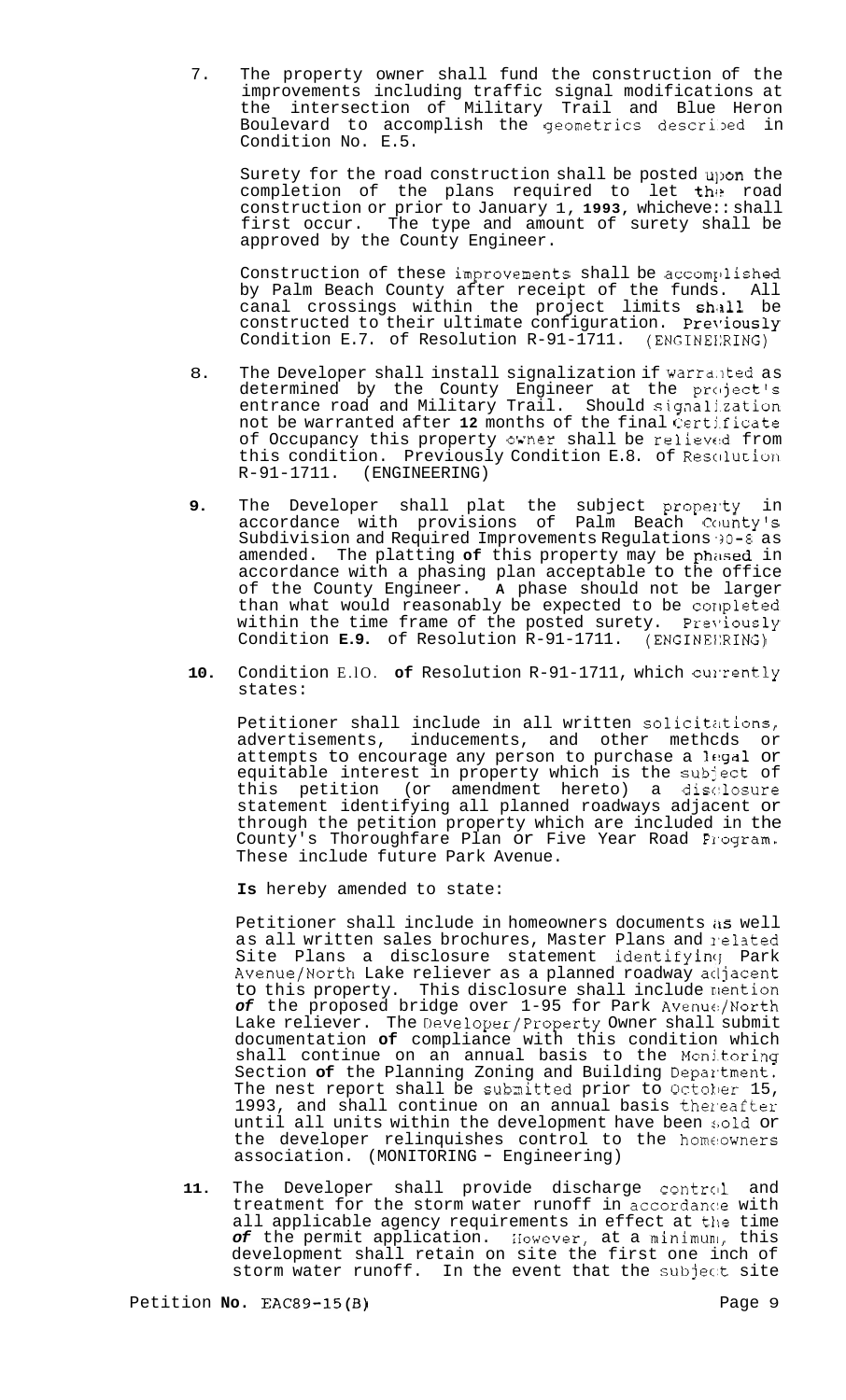abuts a Florida Department of Transportation maintained roadway, concurrent approval from the Florida Department of Transportation will also be required. The drainage system shall be maintained in an acceptable condition as approved by the County Engineer. Previously Condition No.7. of Resolution R-89-2232. (ENGINEERING) No.7. of Resolution **R-89-2232.** 

- **12.** Prior to August **15, 1989,** the property owner shall convey to Palm Beach County Land Development Division by road right-of-way warranty deed for:
	- a. Military Trail, 60 feet from centerline; and,
	- b. The construction of a right turn lane, south approach at the project's entrance road. This turn lane shall be a minimum of 150' in length with a taper length of 180 feet (which is in addition to the *60'* dedication) free of all encumbrances and encroachments.

Property owner shall provide Palm Beach County with sufficient documentation acceptable to the Right of Way Acquisition Section to ensure that the property is free of all encumbrances and encroachments. Right->f-way conveyances shall also include "Safe Sight Corners" where appropriate at intersections as determined by the County Engineer. Previously Condition No.8. of Resolution **R-89- 2232.** (MONITORING-Engineering)

- **13.** The Property owner shall construct or funcl the construction of (to be included in Palm Beach County's **4/6** lane Military Trail reconstruction):
	- a. Right turn lane, south approach; and,
	- b. Left turn lane, north approach

all concurrent with on site paving and drainage improvements. Construction shall be completed prior to the issuance of any Certificates of Occupancy. Palm Beach County will then have the option of requiring construction of these turn lanes concurrent with  $\hat{t}$ :le  $4/6$ laning **of** Military Trail or added onto the exist.ing **2**  lanes. Should these turn lanes be required concurrent with the reconstruction of Military Trail this property Owner shall be responsible for any Change Onders. Previously Condition No.9. of Resolution R-89 .2232. (ENGINEERING)

- 14. The Property owner shall convey to Palm Beach County within **90** days of the approval of this project adequate road drainage easements through the project's internal surface water management system to provide legal positive out fall for all runoff from those segments of Military Trail along the property frontage and for a maximum 400 ft. distance each side of the property boundary lines along Military Trail. Said easements shall **be** nc' less than **20** feet in width. The drainage system within the project shall have sufficient retention/detc:ntion capacity to meet the storm water discharge and treztment requirements of the applicable County Water Control District and South Florida Water Management fo.r the combined runoff from the project and District: the ultimate Thoroughfare Plan Road Section *(s)* of the inc luded segment. Previously Condition No.10. of Resolution **R-89- 2232.** (ENGINEERING)
- **15.** The petitioner shall pay a Fair Share Fee in the amount and manner required by the "Fair Share Contributicn for Road Improvements Ordinance" as it presently exists or as it may from time to time be amended. The Fair Share Fee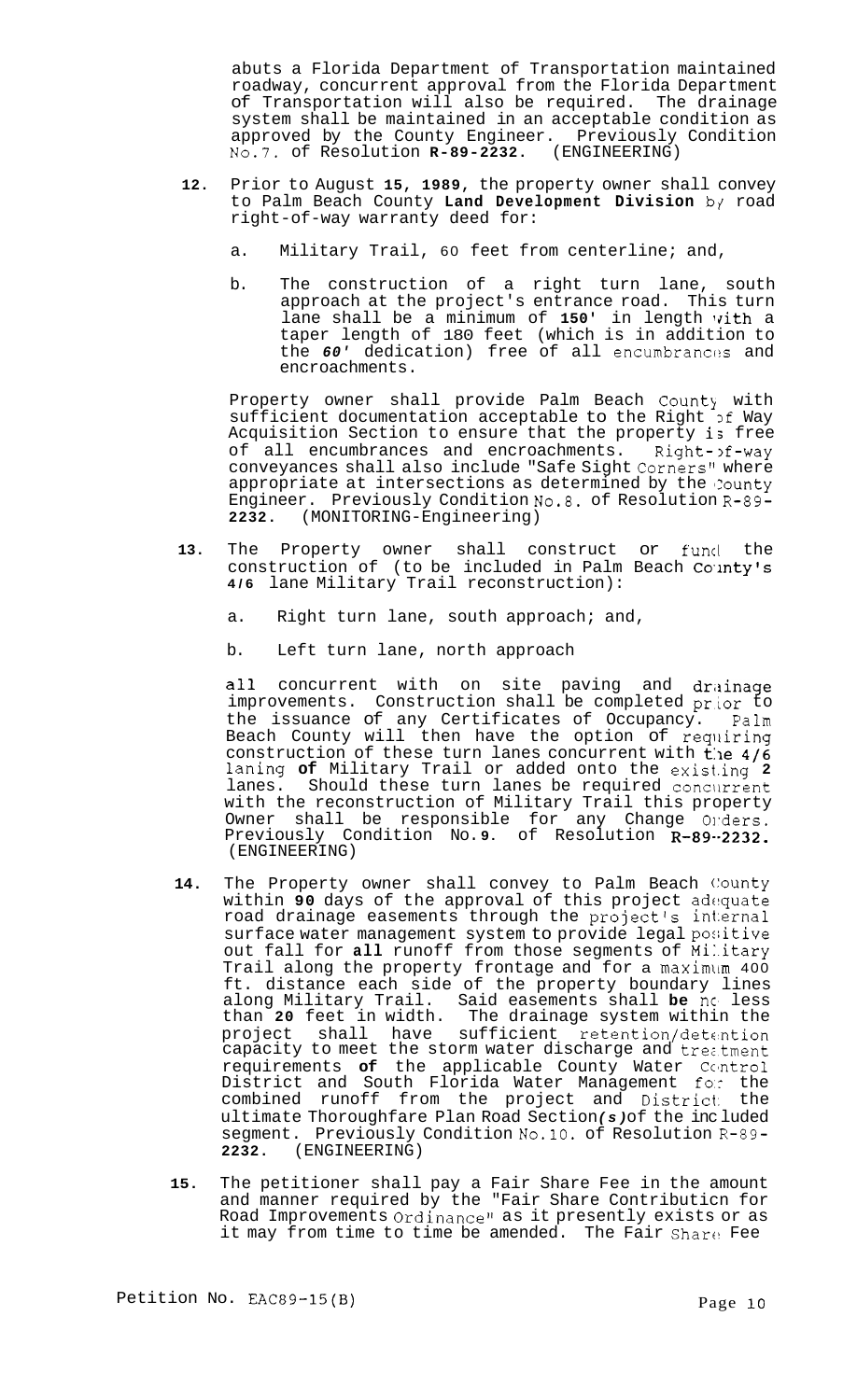for this project presently is \$804.00 single family home under 2,000 square feet and \$562.00 per approved multiple family dwelling unit. Previously Condition No. **11.** of Resolution R-89-2232. (IMPACT FEE COORDINATOR-Engineering)

- 16. The Developer shall install signalization if warrar.ted as determined by the County Engineer at Military Trail. Should signalization not be warranted after 12 morths of the final Certificate of Occupancy this property owner shall be relieved from this condition. Previously Condition No.12. of Resolution R-89-2232. (COUNTY ENGINEER)
- 17. The Developer shall plat the subject property in accordance with provisions of Palm Beach County's Subdivision Platting Ordinance 73-4 as amended. Previously Condition No.13. of Resolution R-89-2232. (COUNTY ENGINEER)
- 18. Condition F.l. of Resolution R-91-1711, Petition 89- 15(A), which amended Condition No.14. of Resolution No. 89-2232, Petition 89-15, which presently states:

Building Permits for mare than 236 Category A and 184 Category B units shall only be available upon future approval by the Board of County Commissioners subject to meeting all future ordinances including but no limited to Traffic Performance Standards and the Comprehensike Land Use Plan. Building Permits for dwelling units generating **no** more than a total of 2,289 trips per day, whizh was derived from the entitlement density phase cf the project, shall be issued until intersection improvements identified in condition E5a and E5b are under construction. Entitlement density shall be defined as being equivalent o a total of 2,289 trips, based on a generation rate of 9.7 trips per day for a single family dwelling unit and 7.0 trips per day for multi-family dwelling units.

**Is** hereby amended to read:

This project shall be limited to a total of 418 dwelling units which consists of 236 zero-lot-line (Category A) and 182 townhomes (Category B). (BUILDING-Engineering) and 182 townhomes (Category B).

- **19.** If the alignment of Park Avenue is determined to cross this property, the petitioner shall dedicate necessary Right-of-way as determined by the County Engineer. Rightof-Way dedication shall take place within ninety (90) days of Board of County Commission (Zoning Authority) approval, adopting the resolutions for this projezt and after the alignment has been established. Previously Condition No.15. of Resolution R-89-2232. (COUNTY ENGINEER)
- 20. Prior to Master Plan Certification, the petitioner shall submit a revised survey and master plan reflecting the net acreage of the site resulting from the County's ten **(10)** foot Right-of-way. Condition No. 14 will then be revised appropriately. Previously Condition No.L6. of Resolution R-89-2232. (COUNTY ENGINEER)
- **21. If** Park Avenue is determined to be within the project limits all prospective homeowners shall be advised of the existence of future Park Avenue thoroughfare and a pridge over 1-95. These home owners shall be advised through any sales brochures or prospectus. Previously Conjition<br>No.17. of Resolution R-89-2232. (COUNTY ENGINEER) No.17. of Resolution R-89-2232.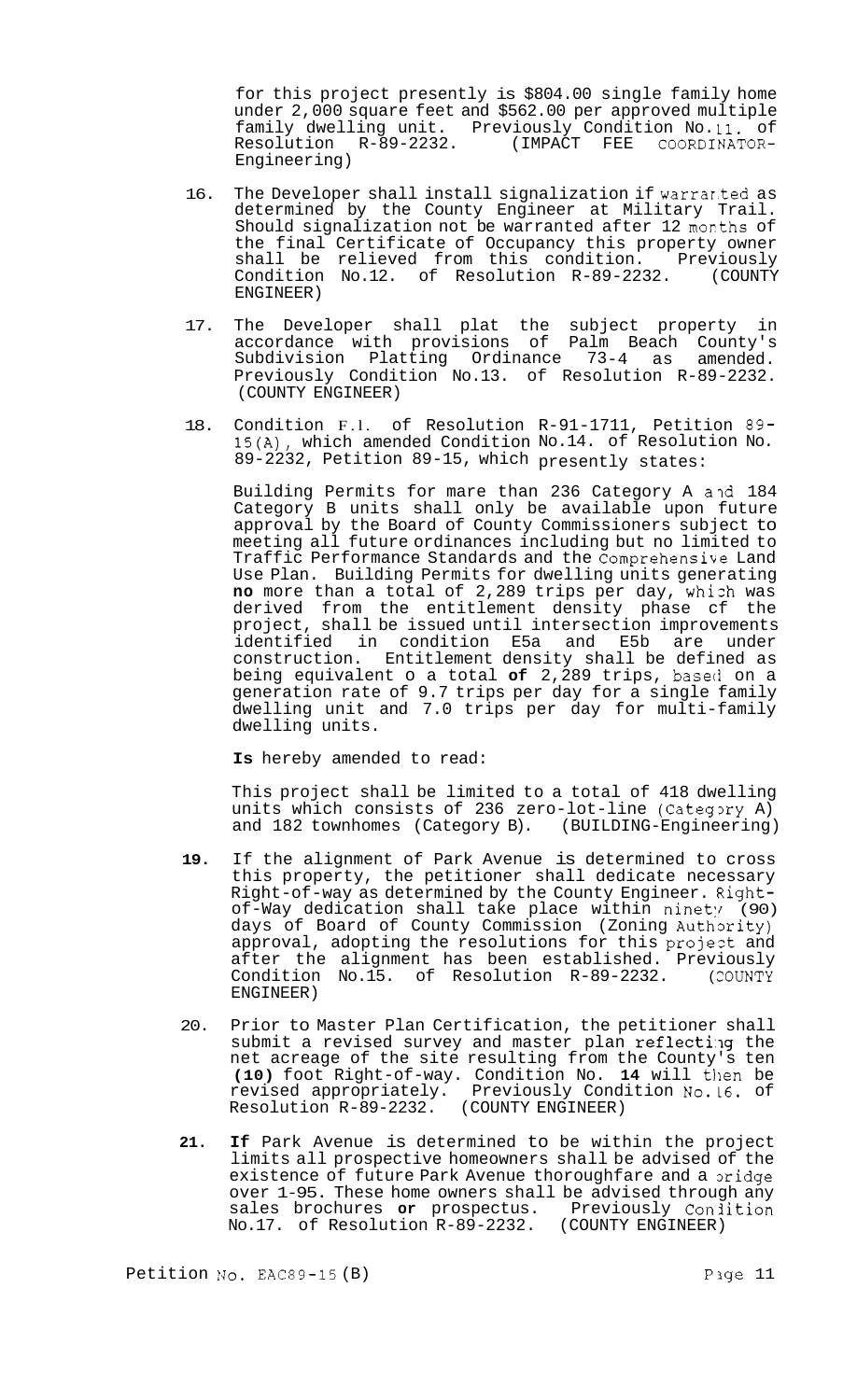#### F. PROPERTY OWNERS **ASSOCIATION**

1. **All** property included within the legal descriptior of the petition shall be subjected to a Declarat .on *of*  Restrictions and Covenants acceptable to the County Attorney's office which shall, among other :hings, provide for: Formation of a single "master" property owner's association, automatic voting membership in the "master1' association by any party holding title to any portion of the property included in the Planncd Unit Development (PUD), and assessment *of* all members of the "master" association for the cost of maintaining the PUD's common areas. The property shall not be subjected to the Declaration of Restrictions in phase;, and approval of the Declaration must be obtained from the County Attorney's Office prior to the recordation *of* the first plat of any portion of the PUD. Previously Condition **G.1.** of Resolution R-91-1711. (COUNTY AT'?ORNEY)

#### *G.*  RECYCLE SOLID WASTE

**1.** The petitioner shall encourage homeowners to part..cipate in a recycling program for paper, plastic, metal and glass products when the program is available to the area. Previously Condition H.l. of Resolution R-91-1711. **(SWA)** 

#### **H.**  SCHOOL BOARD

- **1. All** sales contracts on the within development shall include a statement/notice that students may not be assigned to the nearest school and that all prospective buyers are encouraged to contact the Palm Beach County School Board to determine which school assignmerlt will apply **to** their children. Previously Condition 1.1. **of**  Resolution R-91-1711. (SCHOOL BOARD)
- **2.** Prior to site plan certification, the petitioner *(s)* shall demonstrate that they have met with the Palm Beach County School Board and discussed the potential **of** enterilg into an agreement to help achieve racial balance and a1 tow the children who reside within the development to attend the nearest available schools. Previously Condition **::.2. of**  Resolution **R-91-1711.** (SCHOOL BOARD)
- **I.**  SITE SPECIFIC
	- 1. Prior to certification, the Master Plan shall be revised to reflect the correct tabular information in conformance with the requirements of Section 6.8. of the ULDC relating to planned unit developments, and the conclitions of this approval. The revisions shall also include the following:
		- **a.** The developed area and each undeveloped traci: shall be identified on the Master Plan, including the number **of** units, densities and acreage.
		- **b.** The tabular information shall clearly indicate the total number of units for which the project is approved, the total number *of* units the de\.eloper is permitted to build by this approval, the number of remaining units, the overall density and the densities for each tract (existing and prorosed) . Previously Condition **J.l.** of Resolution R-93-1711. f **ZONING)**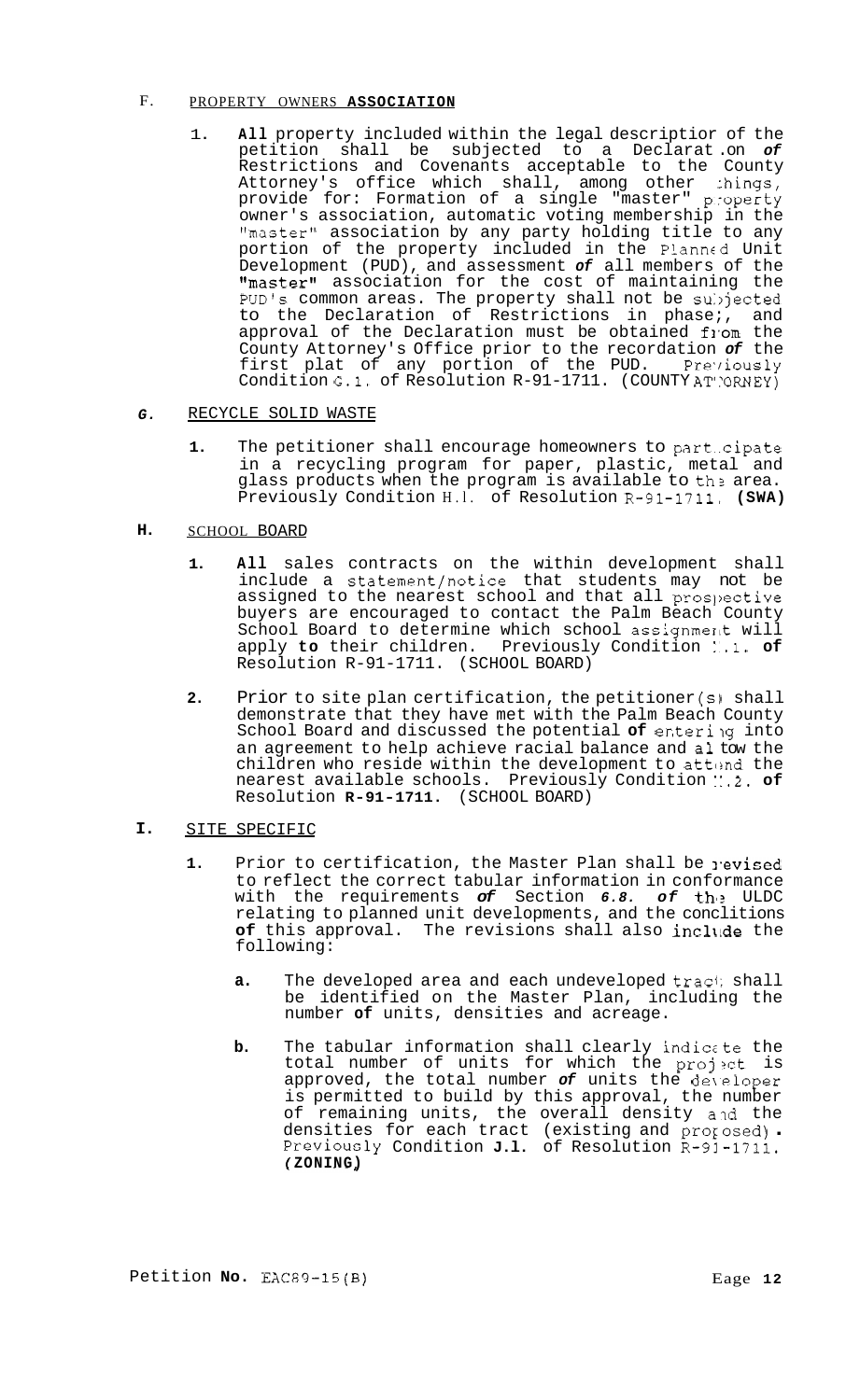- be revised to reflect the following: 2. Prior to master plan certification, the master plan shall
	- a. Protection from development of all possible alignments and rights-of-way of Park Averue. If this right-of-way is determined to fall within the project boundary, the site shall be redesignited to accommodate it;
	- b. Acreage of all lakes;
	- **C.**  A minimum of **12.5** acres of recreation are3 or a combination of amenities and land area equal in value to the **12.5** acres of recreational area. Recreational facilities shall be approved by the Parks Department prior to Site Plan Review Committee master plan approval for Phase **1,** a minimum of **3.5** acres shall be provided;
	- d. A detailed list of all amenities proposed for the recreation area;
	- e. A minimum of a **20** foot PUD buffer adjacent to all PUD buffers abutting canals (north and nort.heast) or the relocation of this area to the southern and eastern buffer to enhance preservation in these areas;
	- f. Clear delineation of area contained and to be developed in Phase I and Phase I1 ard the delineation of Phase I1 as subject to future Board of County Commission approval; and,
	- *g.*  The **2.35** acre civic site shall be deeded directly to the School Board of Palm Beach County, at no cost **to** the School Board, within 90 days of master plan approval by the Site Plan Review Comnittee. This total acreage of the 2.35 acre civid site shall be adjacent to the existing elenentary school's east property line in a configcration acceptable to the petitioner and the Palm Beach County School Board. If the Park Avenue Right-of-Way is determined to run along the scuthern boundary of the property, a minimum of **2.35** acres of civic site dedication shall be maintainzd. No reduction in civic site area shall be permitted as a result of the Park Avenue dedication. Previously Condition No.1. of Resolution R-89-2232. (PARKS/ **SCHOOL** BOARD/ZONING)

# **J.** VEGETATION PRESERVATION

- **1. At** the time of Site Plan Review Committee application for each **of** the site plans, the following vegetative information shall be submitted:
	- **a.** A detailed vegetation preservation, relocation, donation and removal program. This program shall include a site plan at the same scale as the tree survey **(1"** = **40'** at the same scale) . Thi:; plan  $shall$  clearly identify all oak, slash  $pine$ , and cypress and whether or not they are *':o* be preserved, relocated, **or** removed. At a milimum, this plan shall incorporate all oaks greate: than thirty inches **in** diameter, unless in the opinion of the Zoning Director, such tree imposes undue constraints on the efficiency planning or engineering **of the** property at **which** time the developer shall relocate said tree in accordance with Arbor Society Standards; relocate all oaks between five and twenty-nine inches in diameter,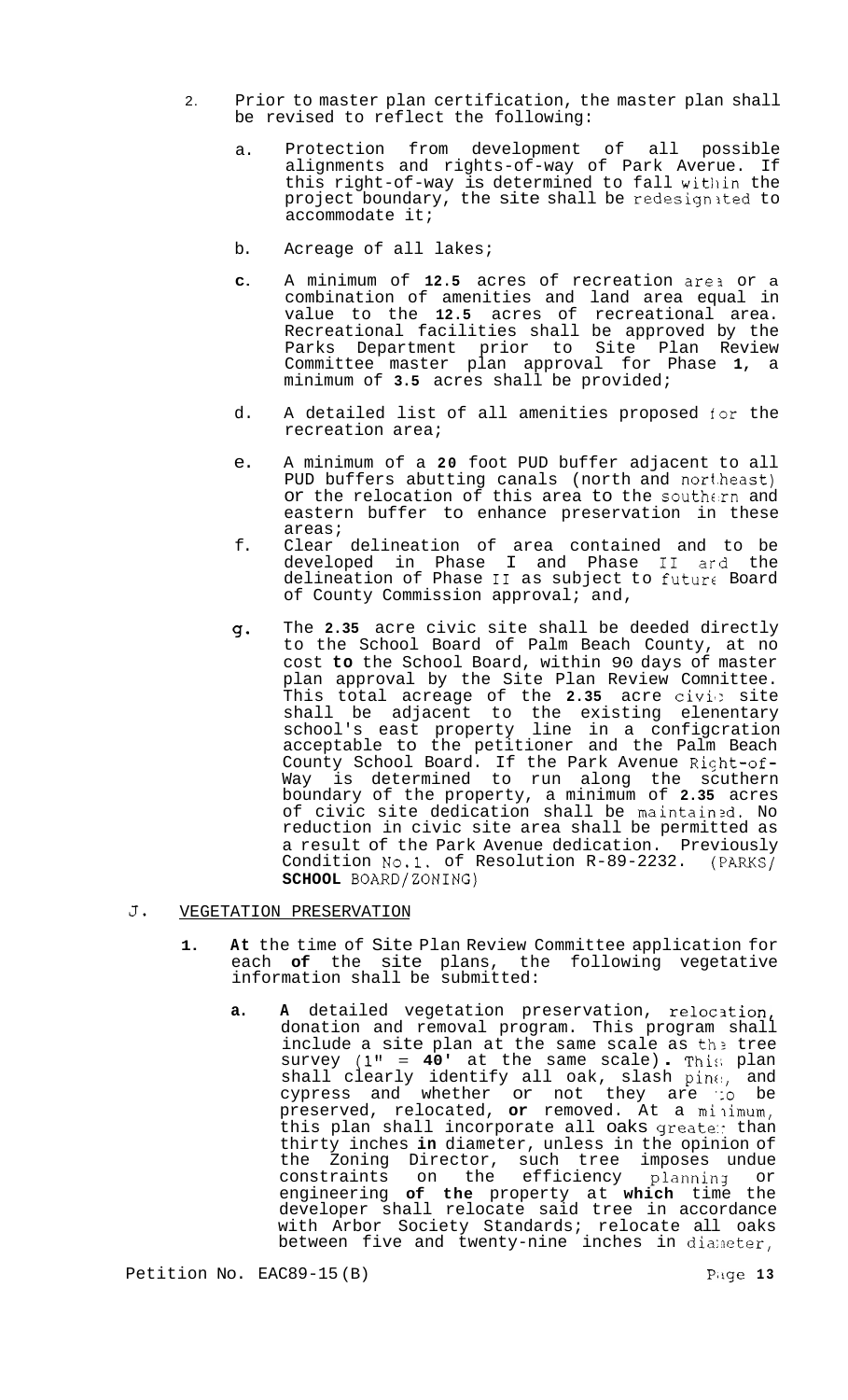preserve or relocate all cypress that can te moved with a tree spade, preserve or relocate all slash pine that may be moved with a tree spade. This program shall include justification f4)r all relocation or removal, it shall also detail methods to be used in relocation, preservation and removal.

- b. Palms growing within required buffer areas and preserve areas shall be preserved, where possible. Those palms growing within the developable portions of the site shall not be removed until a relocation program is developed and approved. This program shall require that the School Board, Parks Department and other municipal government agencies be contacted and assisted in relocating the palms to public works sites in the area. This program shall be developed prior to the first site plan approval. Previously Condition No.2. of Res2lution R-89-2232. (ZONING)
- 2. Prior to issuance of a vegetation removal permit for this site the following shall be completed:
	- a. **All** trees to be relocated, preserved, or removed shall be identified in the field and tagged and numbered according to the tree survey;
	- b. Trees to be preserved shall receive appropriate protection during site development. Protection devices shall be in place and approved by the Zoning Division prior to commencing any clearing activity;
	- **c.** No clearing shall be permitted in Phase **I:** until after Phase II receives appropriate development approval excepting utility and infrast::ucture development; and,
	- d. No vegetation removal or development activity such as trenching, grade changes or grubbing that may cause injury to the vegetation shall be permitted in required buffer areas or preservation areas. Previously Condition No. 3. of Resolution R-8!1-2232. (ZONING)
- **3. AS** part of vegetation preservation effort a minim\*lm **of** a double row of native trees planted an average of thirty (30) feet on center shall be established within the southern twenty-f ive (25) f cot PUD buffer. E>:isting materials may be credited tcward this requiremant. **A**  landscape plan conforming to these specifications shall be submitted prior to Site Plar Review Committee approval for the southern pod.
	- a. The petitioner shall provide within the ncrthern and northeastern PUD buffers, where the facility abuts residential properties, a minimum *of:* 
		- **(1)** One, twelve **(12)** foot in height, six **(t)** foot spread native canopy tree for each thirty (30) lineal feet of buffer. Preserved or relocated vegetation may be credited towards this and the following conditions. These materials may be planted on the interior of the wall.

The following plants shall be planted cn the exterior **of** the wall: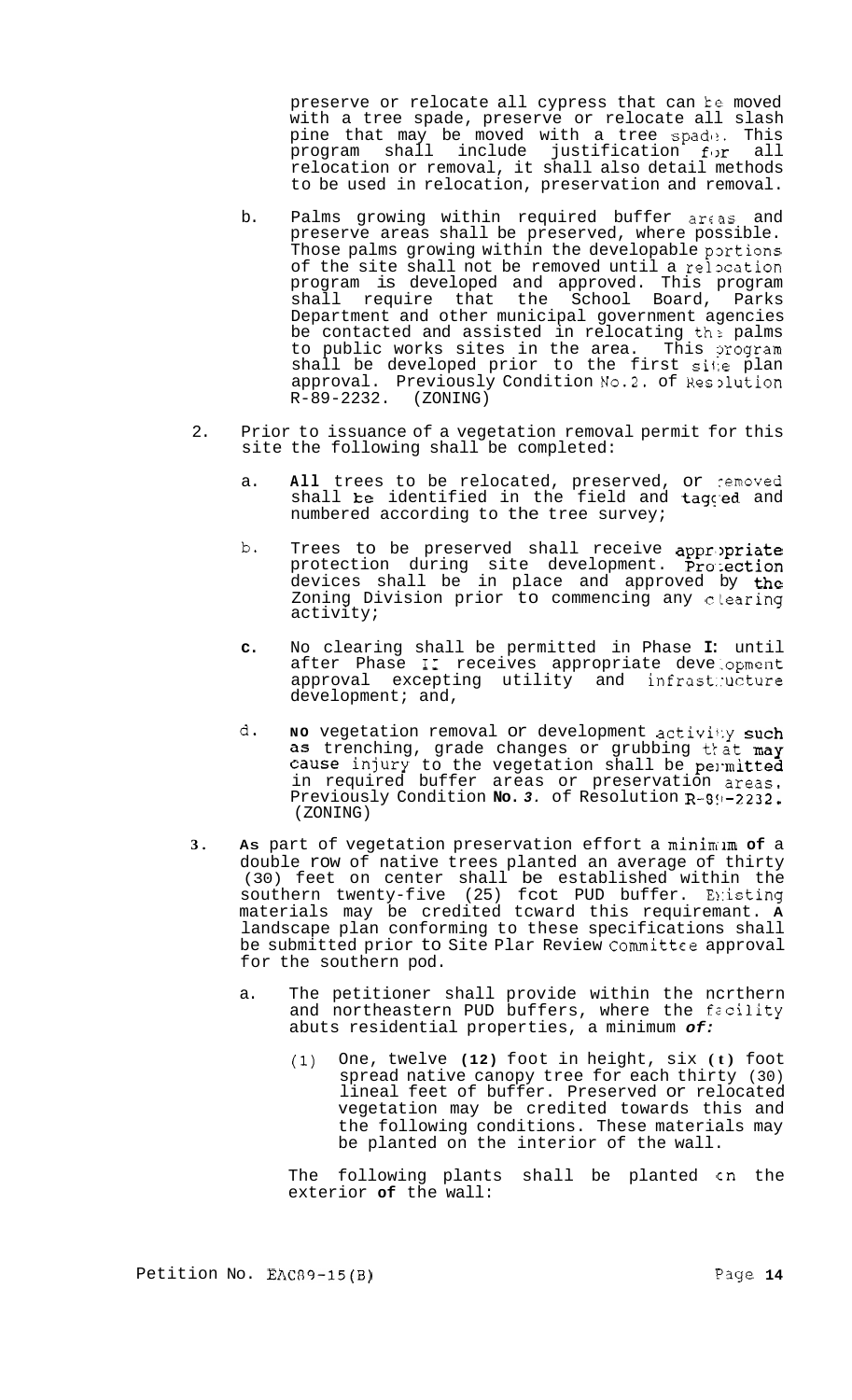- (2) One (1) native understory plant (saw pa:metto, wax myrtle, coco plum) , a minimum *of* 1.hirty- $\sin(36)$  inches in height, for each ten (10) lineal feet of buffer;
- (3) One **(1)** drought tolerant vine for each five **(5)** lineal feet of buffer;
- **(4) All** ground area shall receive apprc'priate coverage with a minimum of two (2) incl layer of pine straw or appropriate seeding;
- **(5) A** minimum of a five (5) foot wide lar dscape easement shall be provided permitting the continued maintenance of these materials. Maintenance shall be provided by the Home Owners Association.
- (6) **A** complete set of landscape plans sh3ll be submitted, prior to Site Plan Review Committee, demonstrating conformance to this condition. These plans shall employ xeriscape principles. Previously Condition **No** 4. **of**  Resolution R-89-2232. (Z9NING)

# K. COMPLIANCE

**1.** Condition **K.l.** of Resolution R-91-1711, which presently states:

**As** provided in Zoning Code Sections 400.2 and 402.6, failure to comply with any of these conditions of approval at any time may result in:

- **a.** The denial or revocation **of** a building permit; the issuance of a stop work order; the denial of a Certificate of Occupancy on any building or structure; or the denial or revocation cf any permit or approval for any developer-owner, commercial-owner, lessee, or user of the subject property; and/or
- **b.** The revocation of the Special Exception and any zoning which was approved concurrently wi1.h the Special Exception as well as any previously granted certifications of concurrency or exemptions therefrom; and/or
- c. A requirement of the development to conforll with updated standards **of** development, applicable at the time **of** the finding *of* non-compliance, **cr** the addition or modification of conditions reas mably related to the failure to comply with existing conditions.

Appeals of any departmental-administrative actions hereunder may be taken to the Palm Beach County Board of Adjustment or as otherwise provided in the Palm Beach County Zoning Code. Appeals of any revocation of Special Exception, Rezoning, or other actions based on a Board of County Commission decision, shall be by petition for writ **of** certiorari to the Fifteenth Judicial Circuit.

Is hereby deleted. REASON: Code requirement.